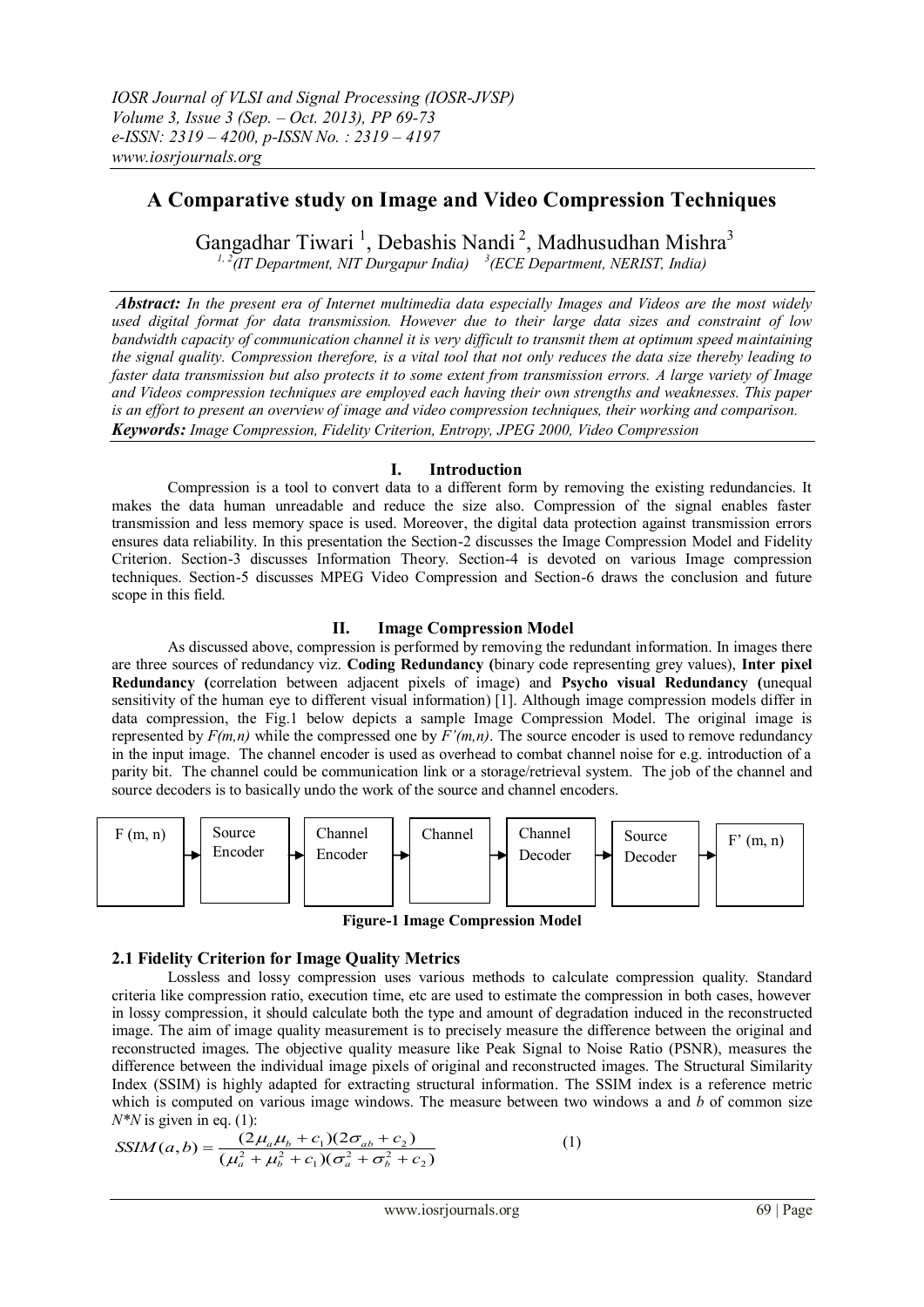with  $\mu_a$  the average of a;  $\mu_b$  the average of  $b;\sigma_a^2$  the variance of a;  $\sigma_b^2$  the variance of b;  $\sigma_{ab}$  the covariance of a and b;  $c_1 = (k_1^2 L^2)$  and  $c_2 = (k_2^2 L^2)$  two variables to stabilize the division with weak denominator; L is the dynamic range of the pixel-values and  $k_1 = 0.1$  and  $k_2 = 0.03$  by default. The resultant SSIM index is a decimal value between -1 and 1, and value 1 is only available if two data sets are the same.

Fidelity Criterion is used to calculate the amount of data lost during compression. It is categorized into Subjective and objective. **Objective fidelity criterion** involves a quantitative approach to error criterion for e.g. root mean square error, mean square signal to noise ratio. It is useful in analyzing error estimation involved in a compression scheme; however our eyes do not always see things as they are. **Subjective fidelity criteria** are quality evaluations based on a human observer. There are absolute comparison scales, which are based only on the decompressed image, and there are relative comparison scales that involve screening the original and decompressed images together. However subjective fidelity criteria vary from person to person.

#### **III. Information Theory**

Shannon (1940) pioneered Information theory that answers questions like what is the minimum amount of data needed to represent an image without loss of information. Or, what is the best compression model? The basic principle is that the generation of information may be viewed as a probabilistic process. The input generates one of N possible symbols from the source alphabet set  $A = \{a, b, c, \ldots z\}, \{0, 1\}, \{0, 2, 4, \ldots, 280\},$  etc. in unit time. The source output can be denoted as a discrete random variable *E*, which is a symbol from the alphabet source along with a corresponding probability (z). When an algorithm scans the input for an occurrence of  $E$ , the product is a gain in information denoted by  $I(E)$ , and quantified as:

$$
I(E) = \frac{1}{P(E)}\tag{2}
$$

This relation indicates that the amount of information attributed to an event is inversely proportional to the probability of that event. Another important concept is the Entropy of a source  $(H(z))$ , and defined as the average amount of information gained by observing a particular source symbol. Mathematically, it is expressed as: For a random variable with outcome,  $\{a_i=1,\ldots,n\}$ , the Shannon entropy, a measure of uncertainty is denoted by equation (3)

$$
H(A) = -\sum_{i=1}^{n} p(a_i) \log_b p(a_i)
$$
 (3)

where  $p(a_i)$  is the probability mass function of outcome  $(a_i)$ . Basically, this allows an algorithm to quantize the randomness of a source [2]. The amount of randomness is vital because the more random a source is the more information is needed to represent it.

# **IV. Image Compression Techniques**

Although, there doesn't exists any hard and fast rules for what is the best algorithm for what situation; some basic parameters like Bits/pixel Interlace method and Transparency are to be kept in mind while selecting the compression techniques [3]. The review below discusses some of the major image compression algorithms:

#### **4.1 Graphics Interchange Format Compression (GIF)**

It uses a compression algorithm called "LZW," which is a lossless algorithm. However, GIF only supports a maximum of 256 colors. It has a running time of  $O(m^2)$ , where *m* is number of colors between 2 and 256**.** The first step in GIF compression is to "index" the image's color palette. This decreases the number of colors in image to a maximum of 256. The smaller the number of colors in the palette, the greater the efficiency of the algorithm. Another factor that affects GIF file size is interlacing. If an image is interlaced, it will display itself all at once, incrementally bringing in the details.

#### **4.2. Portable Network Graphic Compression (PNG)**

It uses the LZ77 compression algorithm. PNG is an open format and has a better average compression than GIF and other features like alpha transparency. It also supports 24-bit images. PNG is a lossless algorithm and has a running time of  $O(m^2 log m)$ , where *m* is number of colors in the image. LZ77 compression replaces repetitions with references to previous occurrences. PNG also offers filtering options to rearrange pixel data before compression.

### **4.3. Tagged Interchange File Format Compression (TIFF)**

The main advantages of TIFF over PNG and GIFF are extendibility, portability and revisability. TIFF enables for exchanging image information along with image editing applications. The compression algorithms include run length encoding, Huffman encoding and LZW. TIFF has the ability to decompose an image by tiles rather than scan lines. The limitations include; there are no provisions for storing vector graphics, text annotation, etc.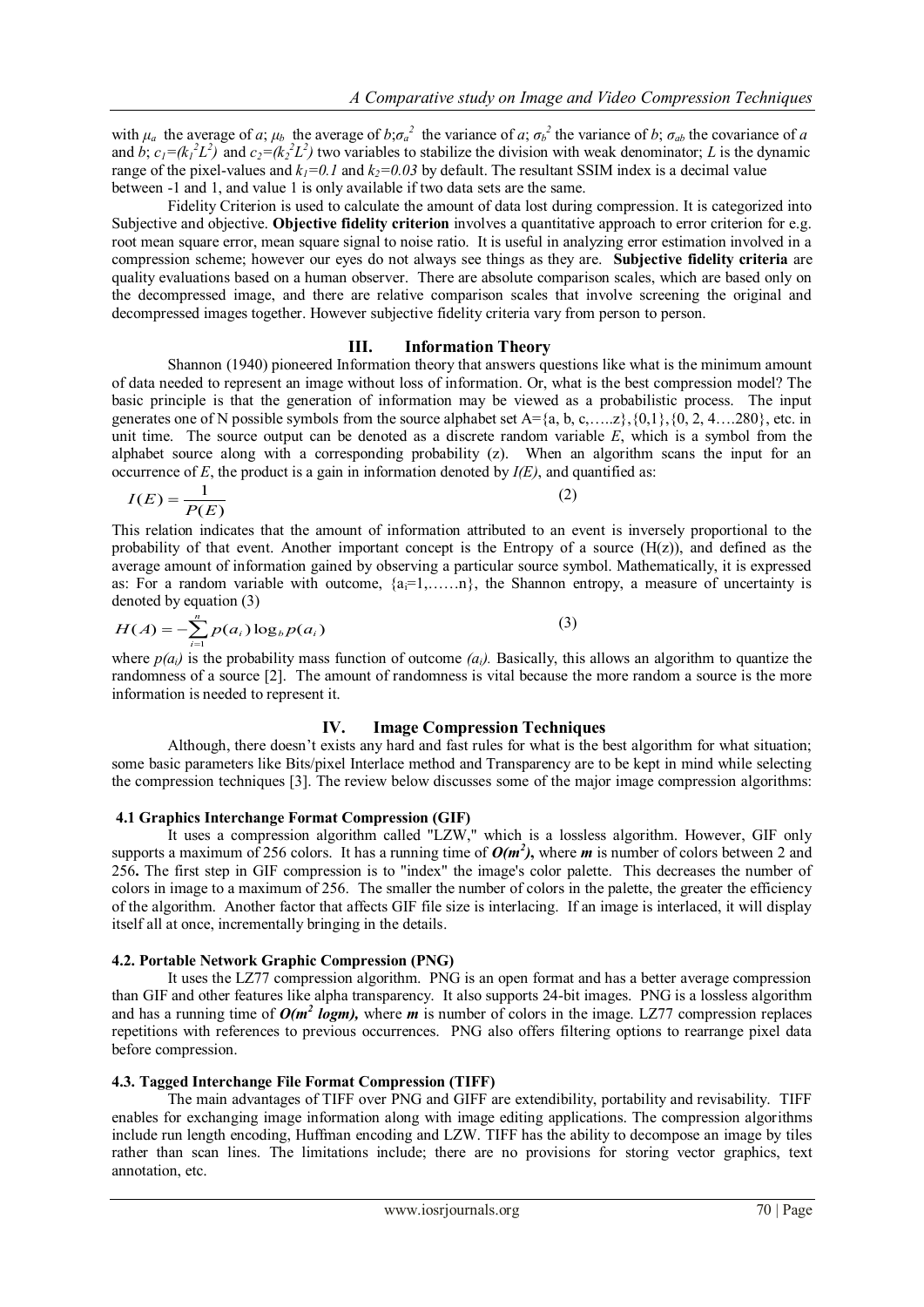(4)

# **4.4 Joint Photographic Experts Group Algorithm (JPEG)**

The JPEG algorithm was created to compress photographs with minimal data loss and high compression ratios. JPEG has four modes of operation:

1. **Sequential encoding-** Each image component is encoded in a single left-to-right, top-to-bottom scan.

2. **Progressive encoding-** Image is encoded in multiple scans for applications where transmission time is longer.

3. **Lossless encoding-** The image is encoded to guarantee exact recovery of every source image sample value. 4. **Hierarchical encoding-** The image is encoded at multiple resolutions so that lower-resolution versions may

be accessed without decompressing the image at its full resolution.

**JPEG compression and decompression** consist of 4 distinct and independent phases [4].

1. The image is divided into 8 x 8 pixel blocks.

2. A discrete cosine transform is applied to each block to convert the information from the spatial domain to the frequency domain. The 2D discrete cosines transform equation is represented by equation (4)

$$
F(u, v) = \frac{1}{4C(u)C(v)\sum_{x=0}^{7}\sum_{y=0}^{7}f(x, y)(\frac{\cos(2x+1)u\pi}{16})(\frac{\cos(2y+1)v\pi}{16})}
$$

where  $f(x, y)$  is the 8-bit image value at coordinates  $(x, y)$ , and  $F(u, v)$  is the new entry in the frequency matrix. 3. The frequency information is quantized to remove unnecessary information. The quantization equation (**5**) is used for each block in the image.

$$
F_{Quantize}(u, v) = \left(\frac{F(u, v)}{Q(u, v)}\right) + 0.5\tag{5}
$$

By adding 0.5 to each value, we essentially round it off.

4. Standard compression techniques compress the final bit stream.

5. Decompressing a JPEG image is basically the same as performing the compression steps in reverse in opposite order.

# **4.5 JPEG file interchange format (JFIF)**

JFIF provides ease of use and has a simple format that only transports pixels. JFIF image orientation is top-down. This means that the encoding proceeds from left to right and top to bottom. Spatial relationship of components is defined with respect to the highest resolution component.

## **4.6 Joint Bi-level Image Experts Group Compression (JBIG)**

JBIG is a method for lossless compression of bi-level (two-color) image data [5]. JBIG also supports both sequential and progressive encoding methods. JBIG encodes redundant image data by comparing a pixel in a scan line with a set of pixels already scanned by the encoder. The advantage of JBIG is platformindependence. However, it is not free.

## **4.7 JPEG Tiled Image Pyramid (JTIP)**

JTIP cuts an image into a group of tiled images of different resolutions. The highest level of the pyramid is called the **vignette** which is 1/16 the original size and is used for browsing. The next tile is called the **imagette** which is  $\frac{1}{4}$  the original size and is used for image comparison. The next tile is the full screen image which is the only full representation of the image. Below this tile would be the high and very high definition images. The primary problem with JTIP is how to adapt the size of digital image to the screen definition or selected window.

## **4.8 JPEG 2000**

JPEG 2000 algorithm relies on wavelets to convert the image from the spatial domain to the frequency domain**.** It compresses wavelet data in a bit plane-by-bit plane approach because of its intrinsic embedding and feasible coding performance [11]. Wavelets are much better at representing local features in a function, and thus create less loss in the image. Also, wavelet can examine the image at multiple resolutions, and determine exactly how to process the image. Moreover, JPEG 2000 considers an entire image at once; this makes the process very fast [6]. The structure and functioning of JPEG 2000 can be best understood by Fig.2 (converting original image to coded image) and Fig.3 (converting coded image to reconstructed image) as below**:**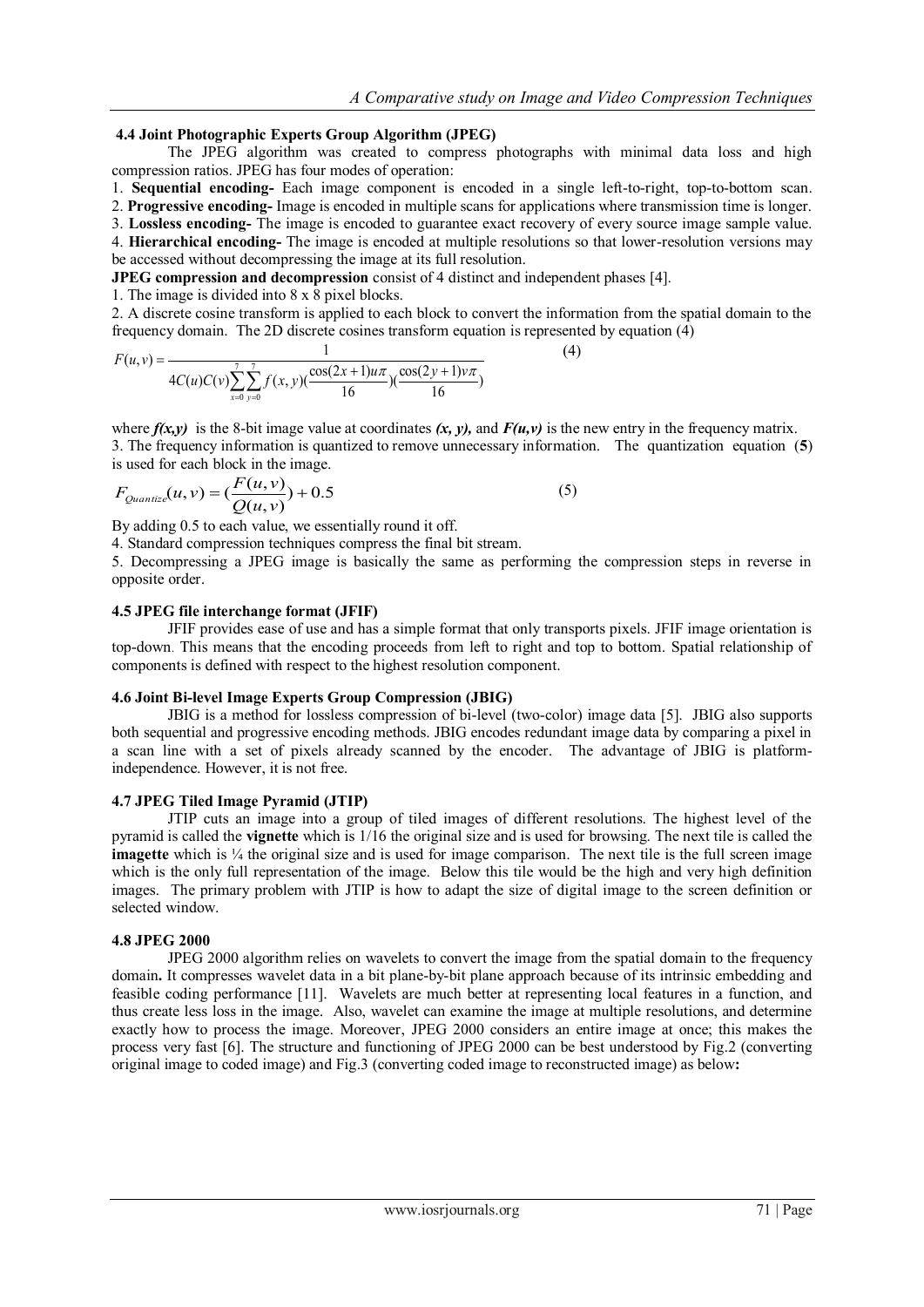

**Fig.2 Original image to Coded image conversion Fig.3 Coded image to reconstructed image conversion**

# **V. Moving Pictures Expert Group (MPEG) Compression**

MPEG is used to compress video files. It is a DCT based scheme with Huffman encoding [7]. The primary technique used by MPEG for compression is transform coding with an 8x8 DCT spatial domain blocks. The basic idea is to transform a stream of discrete samples into a bit stream of tokens which takes less space. MPEG links the streams with layering so that the data types synchronized and multiplexed. The key MPEG schemes are

# **5.1 MPEG-1**

It works on high bit rates in the 128 Mbps range. It handles progressive non-interlaced signals. MPEG1 has parameters of Source Input Format (**SIF**) pictures and a coded bit rate less than 1.86 Mbps. e.g. MP3 audio files.

# **5.2 MPEG-2**

It was developed for lower bit rates in the 64 Mbps range that can handle interlaced broadcast video. It de-correlates multi channel discrete audio signals that have a higher redundancy factor then regular stereo sound. The two levels of MPE**G-** 2 are the SIF Low Level and Main Level [8].

# **5.3 MPEG-4**

It was developed for low bit rates in the 32 Mbps range that would handle the new videophone standard (H.263). MPEG4 has the ability to pick the subjects of a video out of the scene and compress them separately. The MPEG syntax provides an efficient way to represent image sequences in more compact coded data. During compression, macro block predictions are formed out of arbitrary 16 x 16 pixel areas from previously reconstructed pictures. There are no boundaries that limit the location of a macro block prediction within the previous picture. Picture coding macro block types are *(I, P, B)*. All macro blocks within a *I* picture must be coded Intra. However, macro blocks within a *P* picture may either be coded as Intra or Non-intra. Finally, macro blocks within the *B* picture can be independently selected as either Intra, Forward predicted, backward predicted, or both forward and backward predicted. The macro block header contains macro block type, which can flip these modes on and off.

# **5.4 Multimedia Hypermedia Experts Group (MHEG)**

MHEG is a data interchange format with three primary levels of representation to organize and compress multimedia files. It includes MHEG classes, objects and run-time objects. MHEG has data structures which are reused in multiple classes. The MHEG class hierarchy has a root class called H-object class. It defines two data structures common to all other classes and is inherited by all lower level classes. Class identifier identifies the type of each encoded class. MHEG will store its reusable objects in a database. There is a content class that describes objects to be presented to the user. The action class determines the behavior of the basic objects. The link class defines a logical relationship between the action object and a content object. A composite class allows composite objects to be part of other composite objects. The container class provides a set of objects that are transferred as a whole set. The descriptor class encodes information about objects in a presentation and uses its information to determine if there are available resources for the presentation. Finally, the script class communicates with external functions or programs.